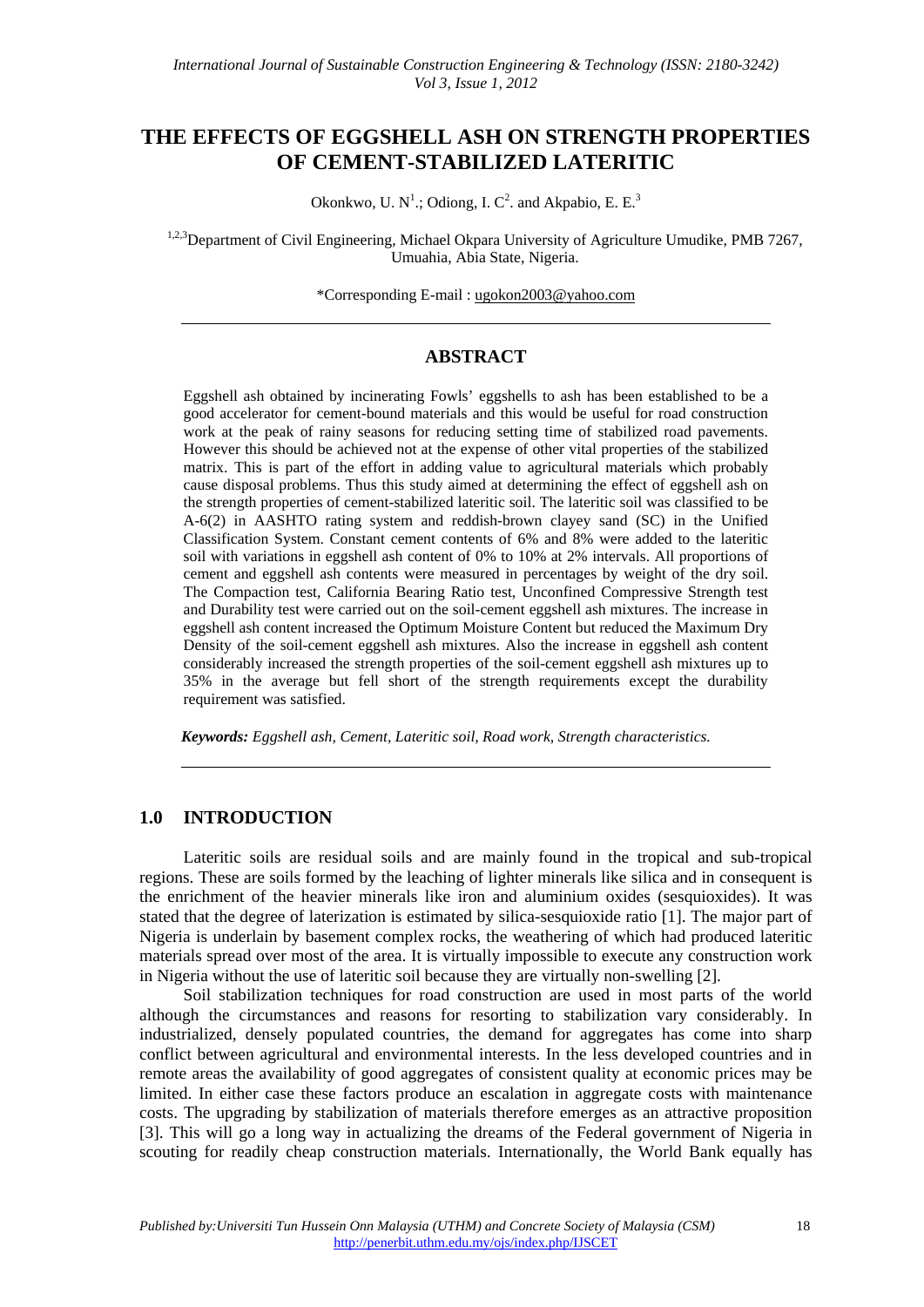been spending substantial amounts of money on research aimed at harnessing industrial waste products for further usage.

Fowls' eggshells are agricultural waste materials generated from chick hatcheries, bakeries; fast food restaurants among others which can litter the environment and consequently constituting environmental problems/pollution which would require proper handling. In the ever increasing efforts to convert waste to wealth, the efficacy of converting eggshells to beneficial use becomes an idea worth embracing. The composition of eggshells indicates that the effect of its ash on cement treated materials should be articulated. It is scientifically known that the eggshell is mainly composed of compounds of calcium which is very similar to that of cement [4, 5, 6]. Eggshell was presented as being composed of 93.70% calcium carbonate, 4.20% organic matter, 1.30% magnesium carbonate, and 0.8% calcium phosphate [7]. Calcium trioxocarbonate (IV) was also presented as an important constituent of egg shells and seashells [8]. Since the dominating compound in egg shell is calcium carbonate, during incineration to ash the calcium carbonate will decompose into calcium oxide and carbon dioxide as shown in Equation 1.

CaCO3 heat CaO + CO2………………………………………………………………………(1)

Few attempts have been made in the past by researchers with eggshell powder. Common salt was used on an eggshell stabilized lateritic soil with a view of obtaining a good compliment for eggshell powder as a useful stabilizer for road works [10]. Eggshell powder was also used to stabilize lateritic soil for the subgrade of a road work, it was found that eggshell powder possess very low binding property but significantly improved the strength properties of the subgrade soil [11]. Furthermore fly ash, rice husk ash and eggshell powder were used as partial replacement for cement and it was confirmed that the trio when mixed together with cement somewhat has equal strength with that of conventional concrete in mixes [12]. However, very scanty attempts have been made to work on eggshell ash. Eggshell ash has been used as an admixture to cement with a focus on the setting time and it was established as a good accelerator because of extra calcium oxide provided by the addition of eggshell ash [13]. It also satisfied the requirements for initial and final setting times of [14]. The following equations were proposed for the reaction of the hydration process by [13]:

|--|--|--|

3Ca3SiO5 + CaO + 10H2O 3CaO.SiO2.H2O + 7Ca(OH)2……………………………………..(3)

3Ca3Al2O6 + CaO + 10H2O 3CaO.Al2O3.H2O + 7Ca(OH)2.................... ....................................(4)

$$
4Ca_4Al_2Fe_2O_{10} + CaO + 17H_2O \rightarrow 4CaO. Al_2O_3. Fe_2O_3.H_2O + 13Ca(OH)_2. \dots . \dots . \dots . \dots . \dots . (5)
$$

In the peak of rainy seasons, rainfall frequently interrupts road construction works and it is therefore much desirable to minimize the length of setting time of stabilized matrix as much as possible. The foregoing discovery could likely be a good option for this purpose. Nevertheless, this should be achieved without negatively affecting the other vital properties of the soil-stabilized matrix. Thus, this work focused on investigating into the effects of eggshell ash on the strength properties of cement stabilized lateritic soil.

#### **2.0 METHODOLOGY**

The materials used in this study were ordinary portland cement, eggshell ash, lateritic soil and clean tap water. The eggshells were incinerated into ash with temperature of about  $500^{\circ}$ C, thoroughly ground and sieved through 75 $\mu$ m sieve in accordance with [14]. The lateritic soil was collected from a deposit in Oboro, Ikwuano Local Government Area of Abia state, Nigeria. It was collected with the method of disturbed sampling technique and air-dried after which preliminary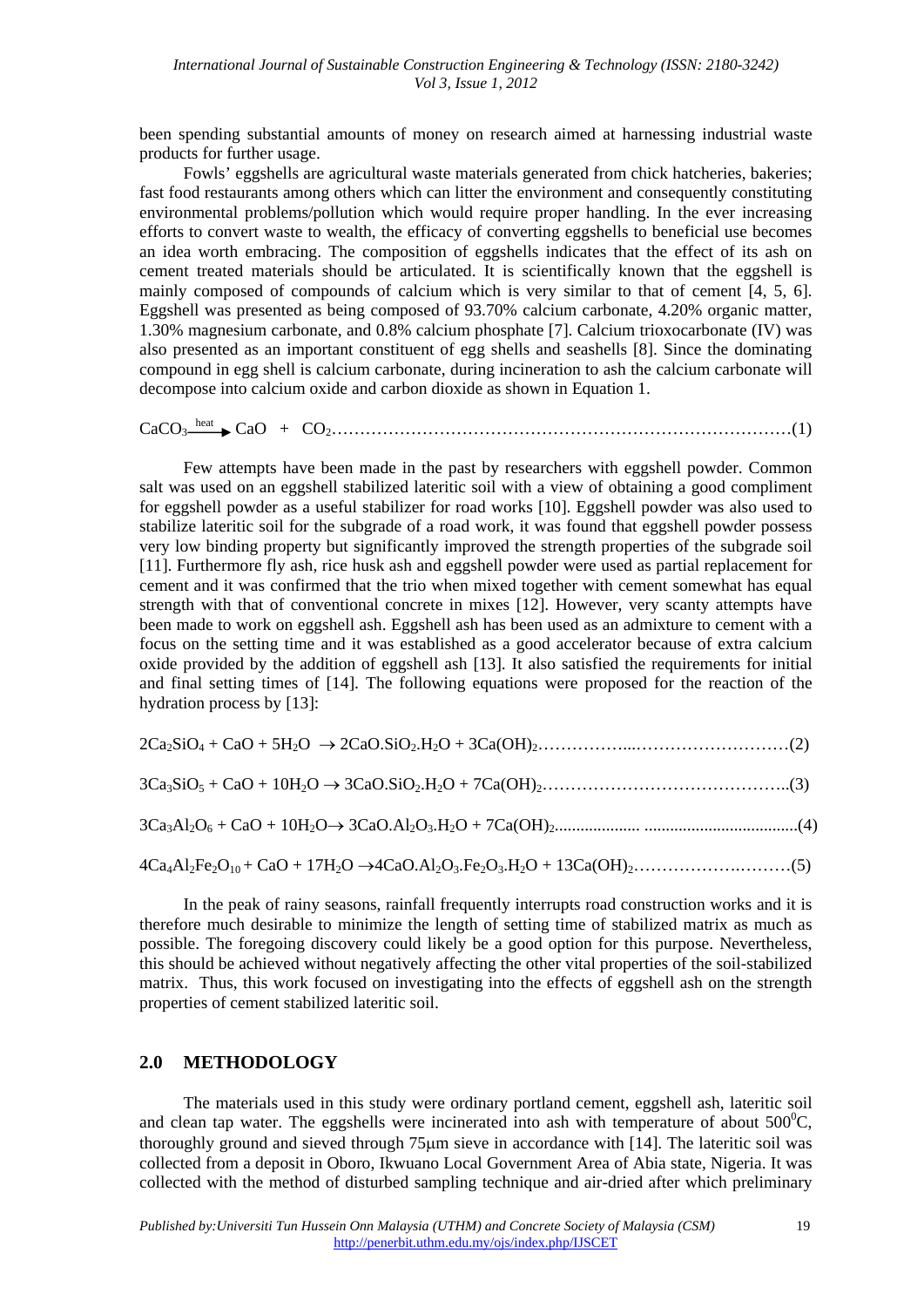tests were carried out on it in accordance with [15] and [16 ] for the particle size grading, both contain the details of the tests thus this was to properly classify the lateritic soil. The clay mineral identification was done using the Casagrande's plasticity chart, data in [17]. The summary of the results for the natural lateritic soil are shown in table 1 and the grain size analysis curve shown in figure 1.



The stabilized mixtures were prepared by first of all mixing thoroughly dry pulverized lateritic soil with cement and eggshell ash until a uniform colour was attained after which water was added. Constant cement contents of 6% and 8% with variations of eggshell ash of 0%, 2%, 4%, 6%, 8% and 10% by weight of the dry soil in all proportions of cement and eggshell ash were adopted for the mixes. The amount of water added was determined by the moisture-density relationship in which the Proctor mould was used to place the soil-cement eggshell ash mixtures in 3 layers and 25 blows were given onto each layer. The Unconfined Compressive Strength and California Bearing Ratio specimens were cured with the method of membrane curing. The California Bearing Ratio was modified so as to conform to [18], which stipulates that specimens should be cured for 6 days and immersed in water for 24 hours before testing while the unconfined compressive strength specimens were cured for 7 days before testing. The resistance to loss in strength (durability) was evaluated in accordance with [19] which specifies it as a ratio of the Unconfined Compressive Strength of specimens cured for 7 days and later immersed in water for another 7 days to the unconfined compressive strength of specimens cured for 14 days.

| <b>Table 1:</b> Properties of the Lateritic Soil |                                            |                                                 |  |  |  |
|--------------------------------------------------|--------------------------------------------|-------------------------------------------------|--|--|--|
| S/N                                              | <b>Properties</b>                          | <b>Results</b>                                  |  |  |  |
| 1                                                | Colour                                     | Reddish-brown                                   |  |  |  |
| $\overline{2}$                                   | Percentage passing sieve No 200            | 45.3                                            |  |  |  |
| $\mathbf{3}$                                     | Liquid Limit (%)                           | 38                                              |  |  |  |
| $\overline{\mathbf{4}}$                          | Plastic Limit (%)                          | 11                                              |  |  |  |
| 5                                                | Plasticity Index (%)                       | 27                                              |  |  |  |
| 6                                                | Linear Shrinkage (%)                       | 8                                               |  |  |  |
| $\overline{7}$                                   | Specific Gravity                           | 2.75                                            |  |  |  |
| 8                                                | <b>AASHTO Classification [8]</b>           | $A-6(2)$                                        |  |  |  |
| $\boldsymbol{9}$                                 | <b>Unified Classification System</b>       | SC (Clayey Sand)                                |  |  |  |
| 10                                               | Major Clay Mineral Present                 | Illite (Inorganic Clay of Medium<br>Plasticity) |  |  |  |
| 11                                               | Maximum Dry Density $(Mg/m3)$              | 1.70                                            |  |  |  |
| 12                                               | Optimum Moisture Content (%)               | 14                                              |  |  |  |
| 13                                               | California Bearing Ratio (%)               | 9                                               |  |  |  |
| 14                                               | Unconfined Compressive Strength $(KN/m^2)$ | 186                                             |  |  |  |

## **3.0 RESULTS AND DISCUSSIONS**

**Table 1:** Properties of the Lateritic Soil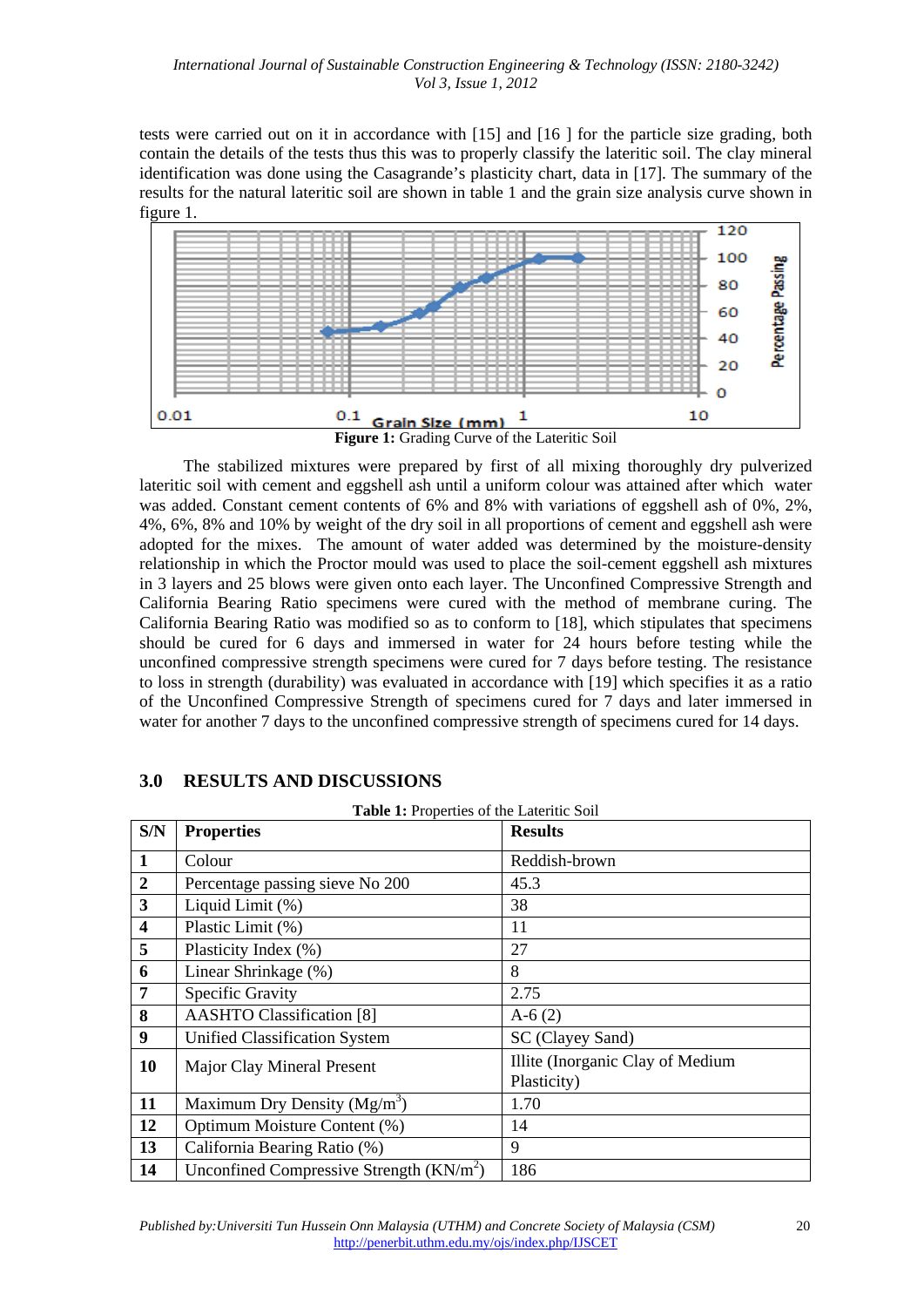The soil was classified to be A-6(2) soil in AASHTO rating system. Though the group is far to the right of the AASHTO table, it is fairly good for road construction works. This is because it has a group index of 2 and also from the point of view of Atterberg limits (liquid limit of 38%, plasticity index of 27% and linear shrinkage of 8%), it is satisfactory. In other words, the clay mineral present in the lateritic soil (illite) is inorganic clay of medium plasticity and the activity is moderately satisfactory thus the soil would be somewhat stable in volume at moisture content variations. However, the high percentage of finer particles (45.3% passing Sieve No 200) in the soil probably caused the soil to have high cement content requirement. It will be also noted that the coarse particles are almost inert in the reaction of the soil with cement rather the finer particles play the major role as the pozzolanic component in the reaction. Therefore higher finer particles results to higher cement content requirement.

Figure 2 shows the relationship between Optimum Moisture Content and eggshell ash content. The Optimum Moisture Content increased progressively from 15% to 17.30% and 16.50% to 18.50% at 6% and 8% cement content respectively with addition of eggshell ash of 0% to 10%. These increments in Optimum Moisture Content with increase in eggshell ash could be attributed to the increased amount of calcium oxide in the mixture as shown in equations (2) through (5) thus this stepped up the rate of hydration reaction which rapidly continued to use up the water in the system. Besides, as the amount of eggshell ash increased; the amount of water required in the system to adequately lubricate all the particles in the soil-cement eggshell ash mixture equally increased. Therefore in the overall, the Optimum Moisture Content continuously increased with increase in eggshell ash content.



**Figure 2:** Variations of Optimum Moisture Content with Egg Shell Ash Content

Figure 3 represents the variations in Maximum Dry Density with increase in eggshell ash content. In the corollary of the increase in Optimum Moisture Content with the addition of eggshell ash to the soil-stabilized mixtures was the continuous decrease in Maximum Dry Density from 1.71 Mg/m<sup>3</sup> and 1.74 Mg/m<sup>3</sup> to 1.64 Mg/m<sup>3</sup> and 1.65Mg/m<sup>3</sup> at 6% and 8% cement content respectively with the addition of eggshell ash of 0% to 10%. This could be as a result of the reaction between cement, eggshell ash and fine fractions of the soil as pozzolanic component in which they form clusters like coarse aggregates. These clusters occupied larger spaces thus increasing their volume and consequently decreasing the Maximum Dry Density. Also in some cases the clusters formed were of weak bonding and the disruption was necessary in order to achieve higher level of compaction of the soil-cement eggshell ash mixtures. Therefore during compaction at a given energy level, part of the compactive effort was lost in overcoming the weak bonds which results in reduced density.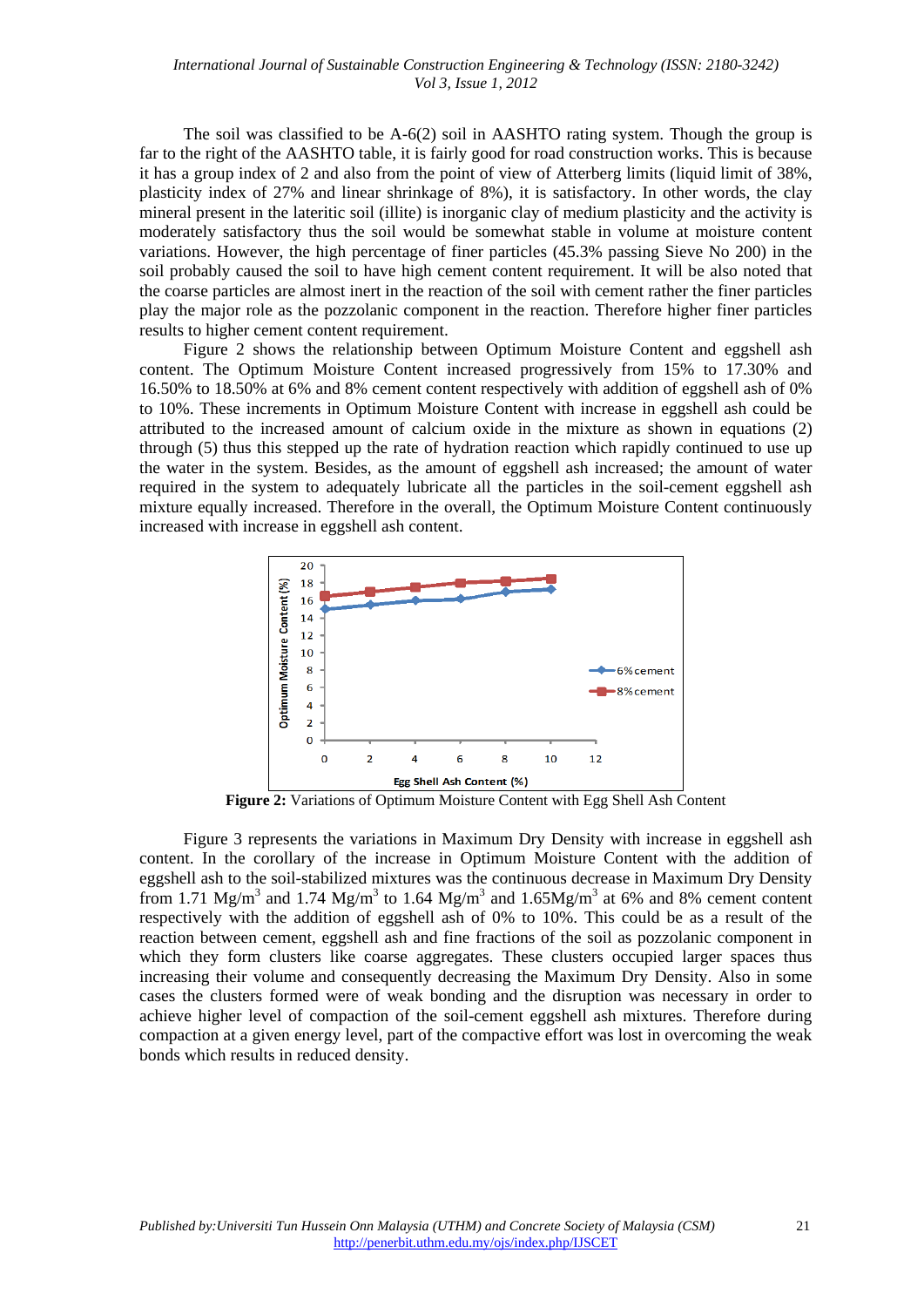*International Journal of Sustainable Construction Engineering & Technology (ISSN: 2180-3242) Vol 3, Issue 1, 2012* 



**Figure 3:** Variations of Maximum Dry Density with Egg Shell Ash Content

Figures 4 and 5 show the variations in California Bearing Ratio and Unconfined Compressive Strength which are the strength properties with increase in eggshell ash content. The California Bearing Ratio (CBR) increased from 26.45% to 56.19% and 82% to 93% at 6% and 8% cement content respectively with the addition of eggshell ash from 0% to 10%. Similarly, the Unconfined Compressive Strength (UCS) at 6% and 8% cement content increased considerably from (370KN/m<sup>2</sup> and 471KN/m<sup>2</sup>) for 7 days curing period and (432KN/m<sup>2</sup> and 655KN/m<sup>2</sup>) for 14 days curing period to  $(614KN/m^2$  and  $687KN/m^2$ ) and  $(680KN/m^2$  and  $988KN/m^2$ ) respectively with increase in eggshell ash content from 0% to10%. These could also be linked to the progressive increase in the amount of calcium oxide as a result of the gradual increase in the amount of eggshell ash added to the mixtures. Thus increasing the amount cementitious compounds formed as shown in equations (2) through (5) which equally increased the strength properties.



**Figure 4:** Variations of California Bearing Ratio with Egg Shell Ash Content



**Figure 5:** Variations of Unconfined Compressive Strength with Egg Shell Ash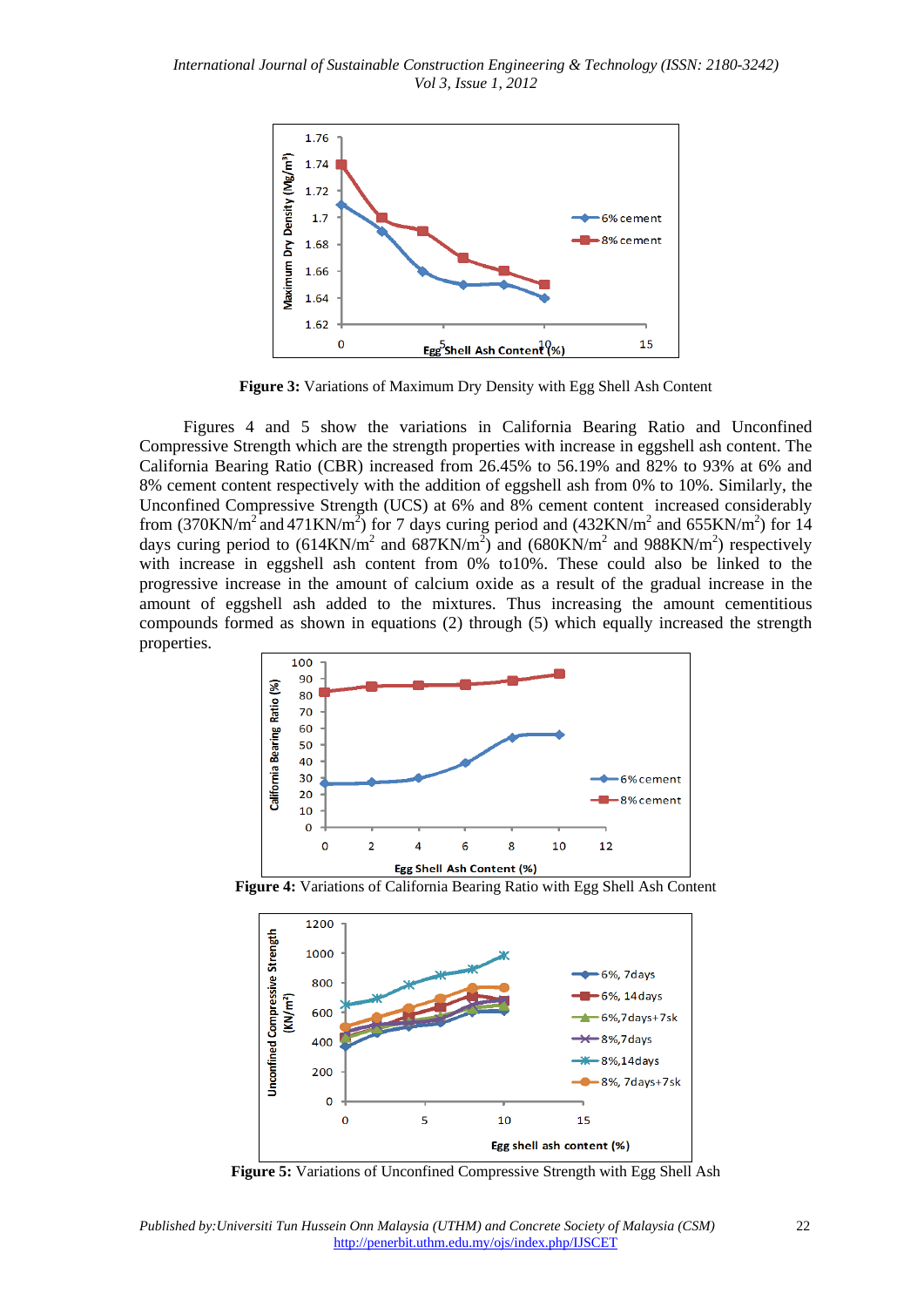Judging by the 180% value of California Bearing Ratio as stipulated by [18] and the minimum conventional values at 7 days for cement-stabilized soils of  $750 \text{KN/m}^2$  - 1500 KN/m<sup>2</sup>,  $1500$ KN/m<sup>2</sup> - 3000KN/m<sup>2</sup> and 3000KN/m<sup>2</sup> – 6000KN/m<sup>2</sup> for sub-base, base (light trafficked roads) and base (heavily trafficked roads) respectively. The soil-cement eggshell ash mixtures fell short of the requirements however the durability is satisfactory because in most cases of comparing the Unconfined Compressive Strength of 14 days curing period with that of 7 days curing and 7 days soaking, the 20% maximum loss in strength as stipulated by [19] were not exceeded.

The typical products of the hydration process as shown in equations (2) through (5) are composed of the respective hydrates of dicalcium silicates, (2); tricalcium silicates, (3); tricalcium aluminate, (4); tetra calcium aluminoferrite (5) and a common product to the four equations, calcium hydroxide. The calcium silicate hydrates and calcium hydroxide have been described as dominant products of hydration which are produced at the early stage of hydration mainly by the selective hydration of dicalcium silicate and tricalcium silicate [6, 20, 21, 22]. Between the two foregoing, the tricalcium silicate reacts first and dominates the reaction within first few days of hydration [6, 22]. Tricalcium silicates was described as the most important phase of cement and the calcium silicate hydrate gel resulting from this reaction is reported to be principally responsible for the mechanical properties of hydrated cement [20, 22].

Therefore in order to economically improve on the soil material available and also to take care of the huge amounts of calcium hydroxide produced as a result of the hydration reaction of cement and eggshell ash as shown in equations (2) through (5) which might be disadvantageous because it could be a potential source of instability [3], any of the cheap agricultural materials that is rich in silica (pozzolanic material) like bagasse ash, rice husk ash among others should be used together with the eggshell ash and cement. The silica provided by any of these materials will react with the excess amounts of calcium hydroxide produced after hydration reaction of cement and eggshell ash to further produce additional calcium silicate hydrates which is very vital for strength development. The additional amount of calcium silicate hydrates produced will depend on the amount of calcium hydroxide given out from the hydration reaction of cement and eggshell ash. The strength of the resulting stabilized matrix will be tremendously improved considering the amounts of calcium silicate hydrates that would be produced in equations (6) through (8) to meet the requirements of the evaluation standards for strength properties. The following are the proposed equations for the reaction between silica and calcium hydroxide, the common product of hydration reaction of cement and eggshell ash:

## **4.0 CONCLUSIONS**

After the investigation into the effect of eggshell ash on the strength properties of a reddishbrown lateritic soil classified to be A-6(2) in the AASHTO rating and SC (Clayey Sand) in the Unified Classification System, the following conclusions were drawn:

- 1. The lateritic soil is fairly good for road construction work.
- 2. The increase in eggshell ash content increased the Optimum Moisture Content but reduced the Maximum Dry Density of the soil-cement eggshell ash stabilized lateritic soil.
- 3. The increase in eggshell ash content increased the strength properties of the cementstabilized matrix up to about 35% averagely.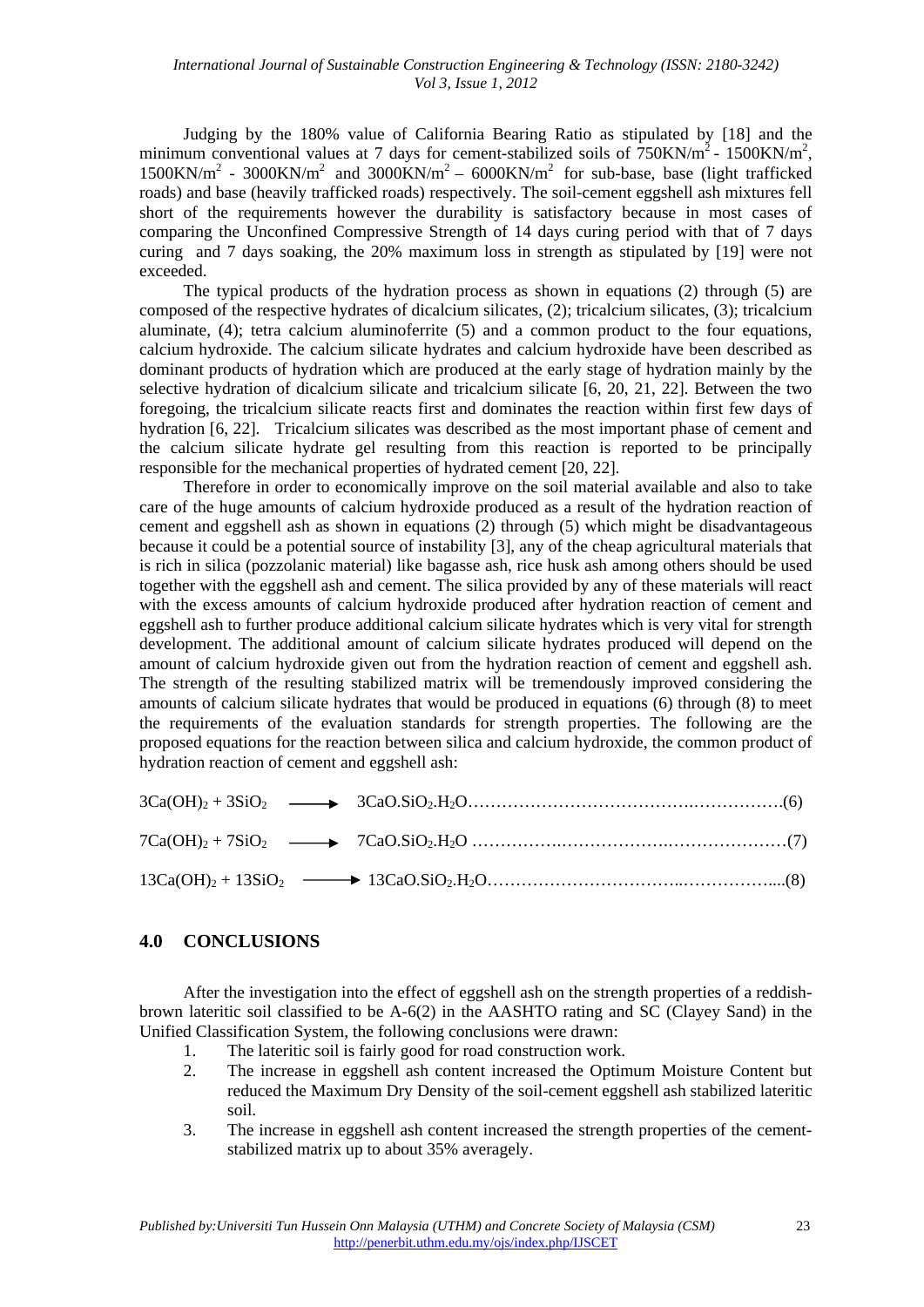- 4. The other strength properties of the soil-cement eggshell ash mixture fell short of the requirements for stabilized materials whereas the durability requirement was satisfied.
- 5. On the basis of this investigation, it would be more beneficial to use any other cheap agricultural material that is rich in silica together with cement and eggshell ash in the lateritic soil. However, detailed investigation will be needed to determine the adequate requirement of the preferred agricultural material.

## **ACKNOWLEDGEMENTS**

 The authors sincerely wish to express profound gratitude to GEOTECHNICAL ENGINEERING SERVICES LIMITED, Calabar, Nigeria and her technical staff for their support during the laboratory work.

### **REFERENCES**

[1] Makasa, B. (2004); Internet Resource Material, International Institute for Aerospace and Earth Science (ITC) Section, Engineering Geology, Kanaalwey. Netherlands. www.aerospaces.org.ne/ physicalearthscience.

[2] Osinubi, K. J.(1998); "Permeability of Lime Treated Lateritic Soil", Journal of Transportation Engineering, American Society of Civil Engineers*,* Vol.124, No. 5, pp. 143-152.

[3**]** Sherwood, P. T. (1993); "Soil Stabilization with Cement and Lime": State-of-the-art Review, Department of Transport, Transport Research Laboratory, United Kingdom.

[4] CCA (1979); Concrete Practice Cement and Concrete Association. Wexham Springs, Slough SL3 6PL*.*

[5] Shirley, D. C. (1980); Introduction to Concrete, Cement and Concrete Association, Wexham Springs, Slough SL3 6PL*.*

[6] Neville, A. M. (2003); "Properties of Concrete", Fourth Edition, Second Indian Reprint, Pearson Education, India*.*

[7] Winton, A. L. (2003); "Poultry Eggs", Agrobios Publishers, Behind Nasrani Cinema, India.

[8] AASHTO (1986); "Standard Specifications for Transportation Materials and Methods of Sampling and Testing 14<sup>th</sup> Edition", American Association of State Highway and Transportation Officials Washington D. C

[9] Odesina, I.A. (2008); "Essential Chemistry for Senior Secondary Schools", Second Edition, Tonad Publishers Limited, Lagos, Nigeria*.*

[10] Amu, O. O. and Salami, B.A. (2010); "Effect of Common Salt on Some Engineering Properties of Eggshell Stabilized Lateritic Soil", APRN Journal of Engineering and Applied Science, Asian Research Publishing Network*,* Vol. 5, No. 9, ISSN 1819-6608.

[11] Olarewaju, A.J., Balogun, M.O. and Akinlolu, S.O. (2011); "Suitability of Eggshell Stabilized Lateritic Soil as Subgrade Material for Road Construction", Electronic Journal of Geotechnial Engineering (EJGE), Vol. 16, pp 889-908.

[12] Jayasankar, R.; Mahindran, N. and Ilangovan, R (2010); "Studies on Concrete Using Fly Ash, Rice Husk Ash and Egg Shell Powder", International Journal of Civil and Structural Engineering, Integrated Publishing Services. ISSN 0976-4399, Vol. 1, No 3, pp 362-372.

[13] Mtallib, M.O.A. and Rabiu, A. (2009); "Effects of Egg Shells Ash on The Setting Time of Cement", Nigerian Journal of Technology, University of Nigeria Nsukka,. ISSN 1115-8443, Vol. 28, No.2, pp. 29-38.

[14] BS 12 (1991); "Specifications of Portland Cement", British Standards Institute, London

[15] BS 1377 (1990); "Methods of Testing Soils For Civil Engineering Purposes", British Standards Institute, London.

[16] ASTM (1993); "Annual Book of ASTM Standards, Soil and Rock: Building Stones: Peats", American Society For Testing Materials, Philadelphia.